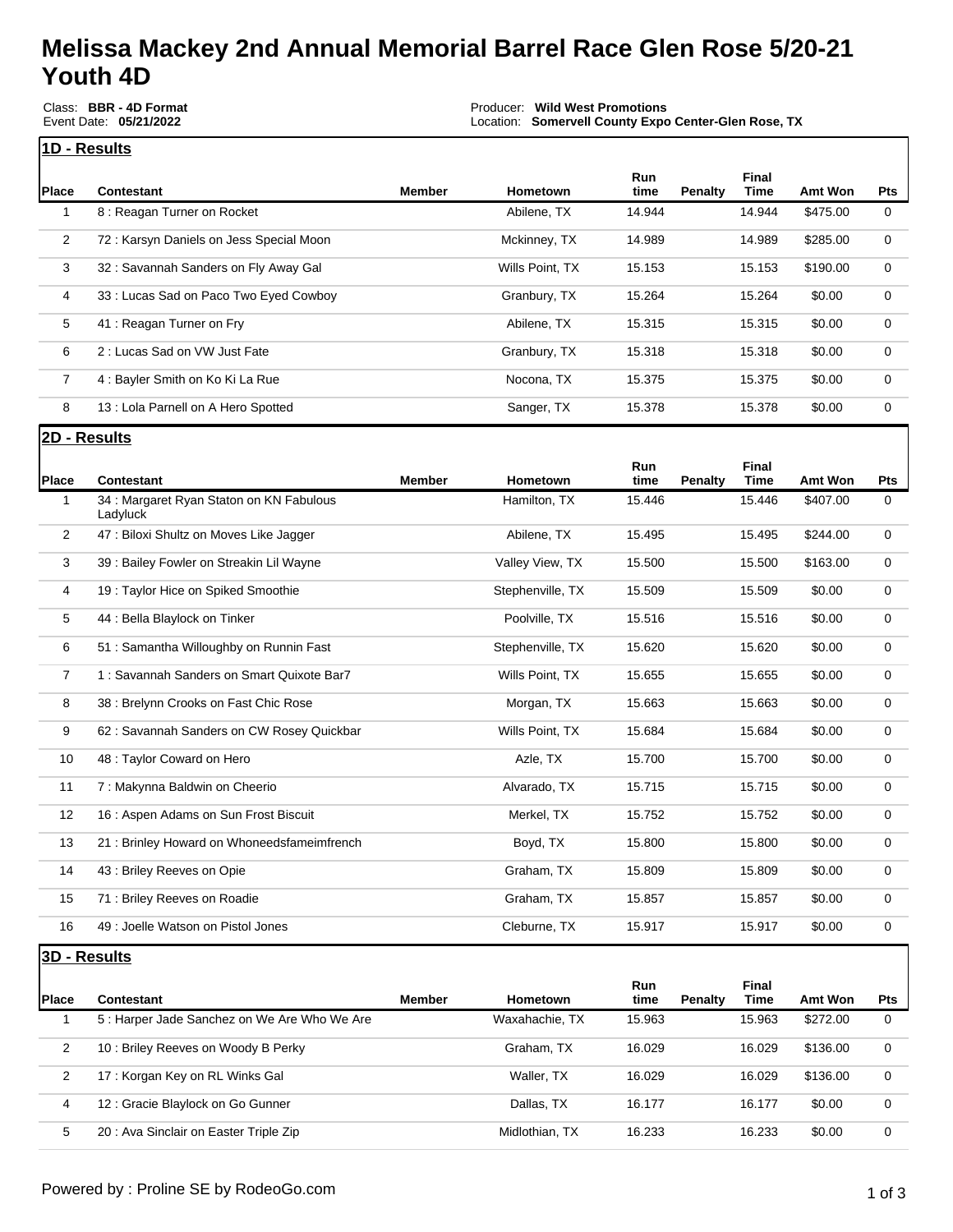## **Melissa Mackey 2nd Annual Memorial Barrel Race Glen Rose 5/20-21 Youth 4D**

|                   | Class: BBR - 4D Format<br>Event Date: 05/21/2022 | Producer: Wild West Promotions<br>Location: Somervell County Expo Center-Glen Rose, TX |                          |                |                |               |                   |          |
|-------------------|--------------------------------------------------|----------------------------------------------------------------------------------------|--------------------------|----------------|----------------|---------------|-------------------|----------|
|                   | 3D - Results                                     |                                                                                        |                          |                |                |               |                   |          |
| <b>Place</b>      | <b>Contestant</b>                                | <b>Member</b>                                                                          | Hometown                 | Run<br>time    | <b>Penalty</b> | Final<br>Time | Amt Won           | Pts      |
| 6                 | 6 : Tye Anne Dillingham on Red                   |                                                                                        | Burleson, TX             | 16.327         |                | 16.327        | \$0.00            | 0        |
| 7                 | 52 : Patton Lynch on Hay Little Lady             |                                                                                        | Crawford, TX             | 16.363         |                | 16.363        | \$0.00            | 0        |
| 8                 | 78 : Samantha Willoughby on Moose On The Loose   |                                                                                        | Stephenville, TX         | 16.381         |                | 16.381        | \$0.00            | 0        |
|                   | 4D - Results                                     |                                                                                        |                          |                |                |               |                   |          |
| <b>Place</b>      | <b>Contestant</b>                                | Member                                                                                 | Hometown                 | Run<br>time    | <b>Penalty</b> | Final<br>Time | <b>Amt Won</b>    | Pts      |
| 1                 | 22 : Savannah Gilder on Megan The Stallion       |                                                                                        | Redoak, TX               | 16.483         |                | 16.483        | \$204.00          | 0        |
| 2                 | 30: Tatum Carlson on Shamrock                    |                                                                                        | Cleburne, TX             | 16.536         |                | 16.536        | \$122.00          | 0        |
| 3                 | 11 : Daylin Caskey on BB                         |                                                                                        | Grandview, TX            | 16.650         |                | 16.650        | \$81.00           | 0        |
| 4                 | 3: Tinsley Dillingham on Smoochie                |                                                                                        | Burleson, TX             | 16.709         |                | 16.709        | \$0.00            | 0        |
| 5                 | 36 : Makynna Baldwin on Doc                      |                                                                                        | Alvarado, TX             | 16.736         |                | 16.736        | \$0.00            | 0        |
| 6                 | 77: Biloxi Shultz on Jig French Truckie          |                                                                                        | Abilene, TX              | 16.805         |                | 16.805        | \$0.00            | 0        |
| 7                 | 29 : Kaycee DeLange on HB South Beach            |                                                                                        | Scottsdale, AZ           | 16.812         |                | 16.812        | \$0.00            | 0        |
| 8                 | 35 : Lola Parnell on Hotrod                      |                                                                                        | Sanger, TX               | 16.856         |                | 16.856        | \$0.00            | 0        |
| 9                 | 18: Madison Butler on Green River Spirit         |                                                                                        | Mansfield, TX            | 16.973         |                | 16.973        | \$0.00            | 0        |
| 10                | 14 : Andi Burks on RJIIIBeAHurricane             |                                                                                        | Weatherford, TX          | 17.016         |                | 17.016        | \$0.00            | 0        |
| 11                | 28 : Emily Reid on Latte Perks                   |                                                                                        | Midlothian, TX           | 17.033         |                | 17.033        | \$0.00            | 0        |
| 12                | 23 : Jade Neyman on Diesel                       |                                                                                        | Godley, TX               | 17.185         |                | 17.185        | \$0.00            | 0        |
| 13                | 45 : Lola Parnell on The Hollywood Nugget        |                                                                                        | Sanger, TX               | 18.165         |                | 18.165        | \$0.00            | 0        |
| 14                | 40 : Alya Parnell on Axel                        |                                                                                        | Burleson, TX             | 30.709         |                | 30.709        | \$0.00            | 0        |
|                   | <b>Scratch - Results</b>                         |                                                                                        |                          |                |                |               |                   |          |
|                   |                                                  |                                                                                        |                          | Run            |                | Final         |                   |          |
| <b>Place</b><br>0 | Contestant<br>61 : Halle Ballard on Cinch        | Member                                                                                 | Hometown<br>Caldwell, TX | tıme<br>11.681 | Penalty        | Time          | Amt Won<br>\$0.00 | Pts<br>0 |
| 0                 | 65 : Halle Ballard on MPShesso Frosty            |                                                                                        | Caldwell, TX             |                |                |               | \$0.00            | 0        |
|                   | <b>No Time - Results</b>                         |                                                                                        |                          |                |                |               |                   |          |
|                   |                                                  |                                                                                        |                          | Run            |                | Final         |                   |          |
| Place             | <b>Contestant</b>                                | Member                                                                                 | Hometown                 | time           | Penalty        | Time          | Amt Won           | Pts      |
| 0                 | 24 : Kenzie Boudreau on Clsco                    |                                                                                        | Weatherford, TX          |                |                |               | \$0.00            | 0        |
| 0                 | 64 : Spring Pennington on Ciscos Lena Bug        |                                                                                        | Stephenville, TX         | 15.016         | 5.000          | 20.016        | \$0.00            | 0        |
| 0                 | 60 : Spring Pennington on Last Call Ta Fame      |                                                                                        | Stephenville, TX         | 15.482         | 5.000          | 20.482        | \$0.00            | 0        |
| 0                 | 46 : Kendyl Smith on Tiger Wood Dunit            |                                                                                        | Flint, TX                | 15.696         | 5.000          | 20.696        | \$0.00            | 0        |
| 0                 | 31 : Jaidyn Ornelas on Hand Me Downz             |                                                                                        | Weatherford, TX          | 15.735         | 5.000          | 20.735        | \$0.00            | 0        |
| 0                 | 15 : Biloxi Shultz on CTR Sun N Cee              |                                                                                        | Abilene, TX              | 15.748         | 5.000          | 20.748        | \$0.00            | 0        |
| 0                 | 59: MJ Sad on Bucks Last Angel                   |                                                                                        | Granbury, TX             | 15.769         | 5.000          | 20.769        | \$0.00            | 0        |
| 0                 | 53 : Bella Blaylock on Money                     |                                                                                        | Poolville, TX            | 15.774         | 5.000          | 20.774        | \$0.00            | 0        |